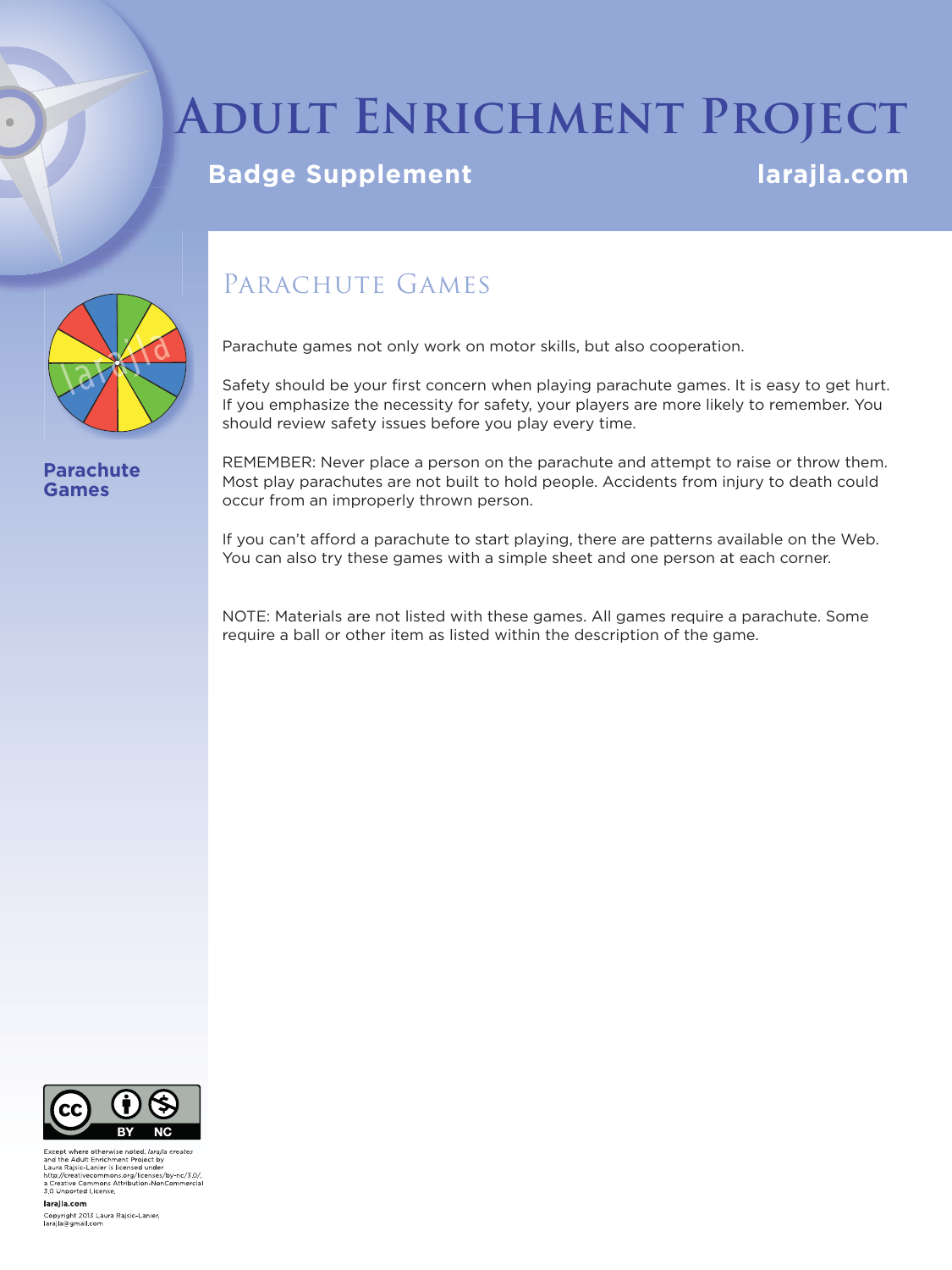

## **Air Conditioning**

This game is good for recuperation after an energetic game.

Stretch out the chute.

Count off 1, 2 and 3.

Chose one number and they lie on the ground under the chute with heads toward the center.

"Mushroom" the chute up and quickly pull it up repeatedly.

The air cools off those below and they can see what it looks like under the chute as it moves up and down.

Change groups until all have got to lie down.

## **All Change**

Adult calls out birthday months, numbers, colors, etc.

Children swap places under the chute before it falls to earth.

Make sure that those who remain around the edge allow the canopy to fall, rather than pulling it down hard.

## **Ball in the Bucket**

Divide the group into two teams down a central line.

Two plastic balls are placed on the parachute, while held waist high.

Each team tries to shake its ball into the hole and keep the other team from putting its ball in the hole.

A point is earned each time a team puts a ball in the hole.

## **Ball Roll Around Edge**

Hold the chute waist level.

Place ball on top.

Roll ball around the edge first one direction and then the other.

## **Ball Toss**

Put a ball into the center of the parachute.

Raise and lower the parachute to throw and catch the ball.

When the players are skilled at this, try adding a second ball.

#### *Variation*

You can also play with beanbags, stuffed animals or dolls in place of the balls.

## **Big Turtle**

The children get on their hands and knees under the shell (chute). Try to move in one direction as a group without losing their shell.

#### *Variation*

Have the turtle go over a hill, through an obstacle course, etc. without losing the shell.

## **Blob**

Four players hold onto the parachute. The other players try not to be eaten by the parachute.

The four with the parachute run after the others. If they succeed in covering a player with the parachute, the player is eaten and must now attach themselves to the parachute and join in, to catch the others.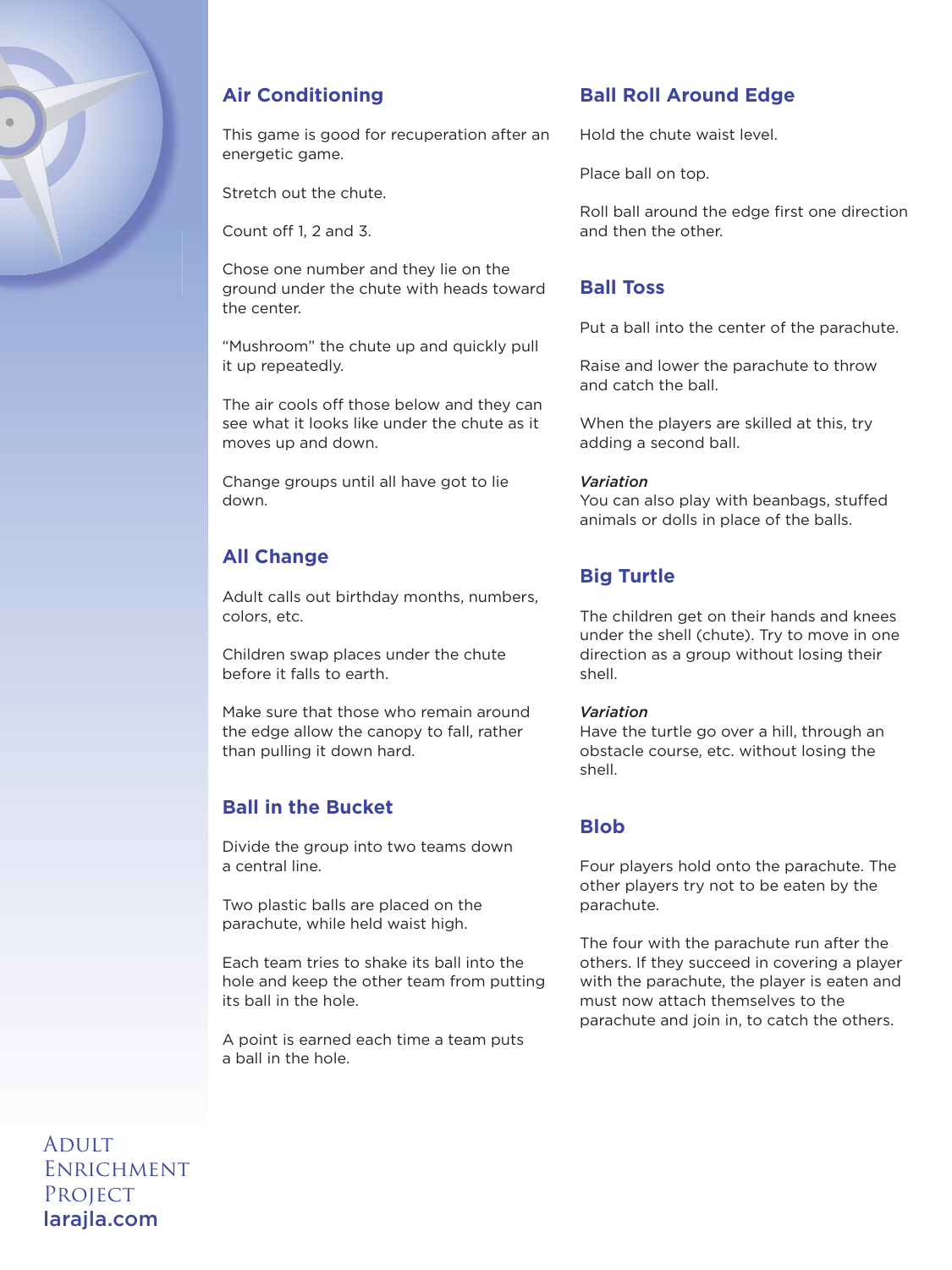

## **Body Part Identification**

Hold chute at body part level — chin, chest, waist, knees, ankles and over head. Caller calls these parts as the players get used to working with the parachute.

When they get better, add forehead, nose, neck, thigh, shins, etc.

## **Bouncing Balls**

Put two or three children under the chute.

The children underneath attempt to knock the balls off by pushing up on the balls.

Everyone holding the chute attempts to keep the balls on the chute.

## **Cat and Mouse**

Everyone stands in a circle holding the chute at waist-height.

One person is chosen as the mouse and goes underneath. The other goes on the top as a cat. The cat tries to catch the mouse, but everyone billows the chute to make it difficult to help the mouse.

Occasionally, those holding the chute can lower it a bit to help the cat see where the mouse is. It must be immediately raised again to help the mouse get away.

#### *Variation*

Have more than one mouse and one cat.

## **Change Over**

"Mushroom" the chute and call out a command.

For example, "Change over if you are wearing red." Then, everyone wearing red must run under the chute to the opposite side without the chute landing on them.

You can use:

- Color of clothes
- Color of eyes
- Color of hair
- Letters name starts with
- Age
- Month of birthday
- Number of letters in a name
- Clothing type

 • Or anything else to sort into groups.

## **Chute Ball**

This game is best played with an earth ball or a large beach ball.

Place the ball in the middle of the chute. Throw the ball as high in the air as possible by pulling upwards and outwards.

Remember to make it loose when it lands.

NOTE: The larger ball offers a different challenge, especially if you are playing outside on a windy day.

## **Chute Lift**

Lift the parachute high and down again.

Listen to the sounds and breezes as you do this at different speeds.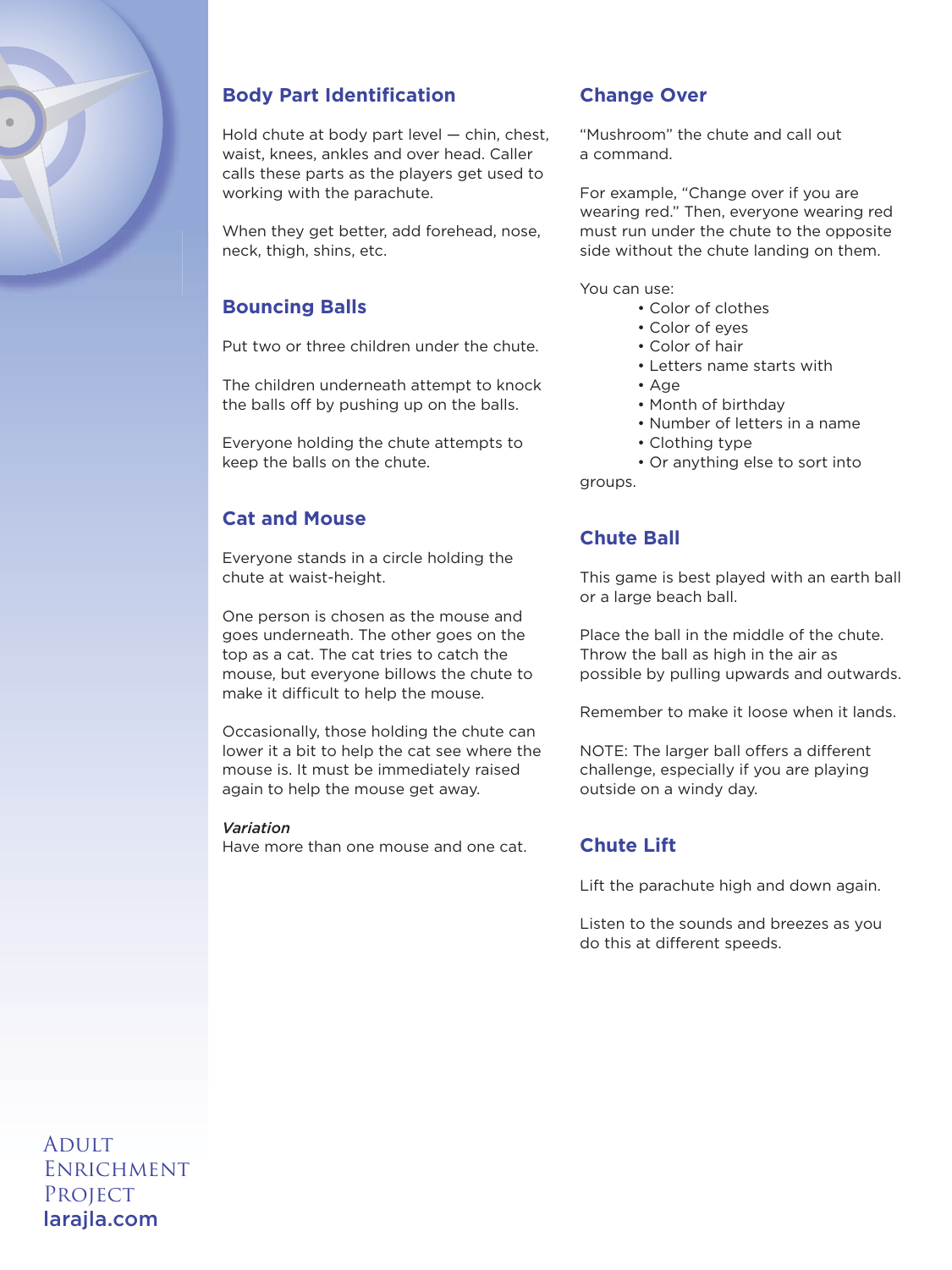

## **Colors**

Similar to "Fruit Salad" and "Change Over" but using colors of the parachute instead.

Teacher calls out a color and the children holding that color change places under the parachute, before the parachute comes down.

NOTE: To make it safer, you may want to instruct the children to pass on the "right" or "left" side of each other so they don't run into each other.

## **Competitive Chute Ball**

Mark a line across the diameter of the chute.

Split participants into two equal-sized teams. Each team should be on one side of the chute.

Throw the ball into the center. Each team attempts to get the ball off the chute on the other team's side of the line and keep it from coming on their side at the same time. This is done by throwing it over the opposing team's heads.

Players cannot touch the ball with any part of their body or let go of the chute.

NOTE: It will take a while for the team to realize wild flapping makes little progress. They will have to work together and have a strategy to get the ball off the chute.

## **Count Off**

Number participants alternately 1 and 2.

Make a balloon and call out one of the two numbers.

All with that number releases the chute, moves clockwise (or counterclockwise) around the chute to return to their place.

NOTE: Choosing a way to run around the chute will help minimize injury with younger or less coordinated children.

With older children, you may want to let them run either way to give them a challenge.

#### *Variation*

Play this with the caller trying to take the place of one of the players. All players must go to their original place or past it before claiming a spot.

## **Fruit Salad**

All children should have a space around the parachute.

Go around each child telling them which type of fruit they are going to be for this game, e.g. banana, orange, apple, grape.

Four different fruits is normally enough to make the groups small enough to avoid too many under the parachute.

To play the game the children need to lift the parachute up together at the same time and let it float back down.

It is best to count the children in so they all lift at the same time. When the children lift the parachute the teacher shouts one (or two or three) of the fruits and the children designated as those fruits have to run under the parachute and find a new space before the parachute sinks and touches them.

If you are feeling adventurous you can call "fruit salad" and all children run!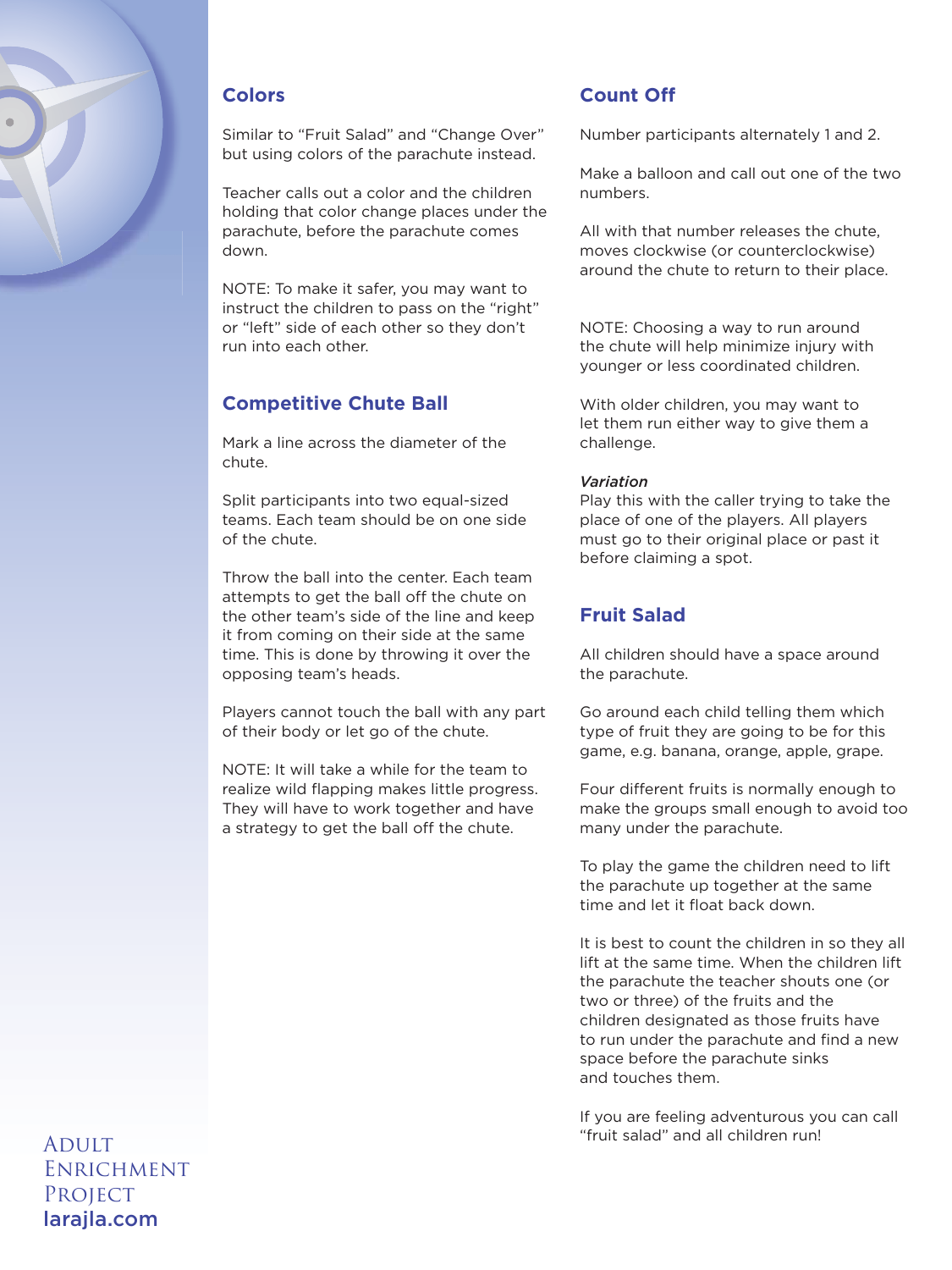

## **Igloo**

Using the overhand grip, billow the chute.

Quickly get down on hands and knees, pulling the parachute down across the back of the neck so all heads are in the chute and rest of the body below.

Using the cross-over rip, throw the chute up, turn and seal chute to floor while it is still billowed.

Your entire body should be inside and facing the chute.

## **Jaws**

Everyone sits on the floor in a circle, holding the parachute stretched out with their legs underneath. The chute is the sea and all of the children are sitting on the beach, dipping their toes in the water. Don't forget the waves!

Once the waves are going well, choose someone to be the shark. The shark disappears under the waves (chute).

The waves will help disguise where the shark is.

The shark chooses a victim and grabs them by the feet. The victim will then let out a scream and disappears under the chute.

The shark takes the place of the victim and the victim becomes the shark.

## **Jellyfi sh**

While you're in the "Tent" (see Mushroom), try the following:

One person is selected to be the tent pole and stands in the middle, holding the center of the chute as high as possible.

All seated people sway about as much as possible while the tent pole attempts to stay upright.

From the outside, the chute should look like a gigantic quivering jellyfish.

## **Knock It Off**

Divide the parachute into two teams, one team on each half.

Put one ball onto the cute.

The object of the game is to knock the ball off the other teams half of the chute.

You can play this game where players must keep both hands on the chute at all times.

However, it is also possible to play where you only need to keep one hand on the parachute and can defend with the other. Watch for students trying to score with their hand, which is illegal.

## **Merry-Go-Round**

Everyone holds the chute with one hand and turned to face the next person's back. They can hop, skip, jump, etc. while holding the chute. It looks like a merry-go-round.

#### *Variation*

Allow one child to "ride" in the center by lying down and having the others pick him or her up. Limit activity to walking when doing this.

## **Mushroom**

Pull the chute taut and crouch down.

On the command "Mushroom" everyone stands and pulls the chute upwards as high as they can, causing the chute to fill with air and rise like a giant mushroom.

Make it rise higher by taking three or four steps towards the center.

#### *Variation*

"Mushroom" and let go.

#### *Variation*

"Mushroom", then take three or four steps in, pull it down behind you and sit on it. Everyone is then sitting in a "Tent."

#### *Variation*

"Mushroom" and run to the center still holding the chute.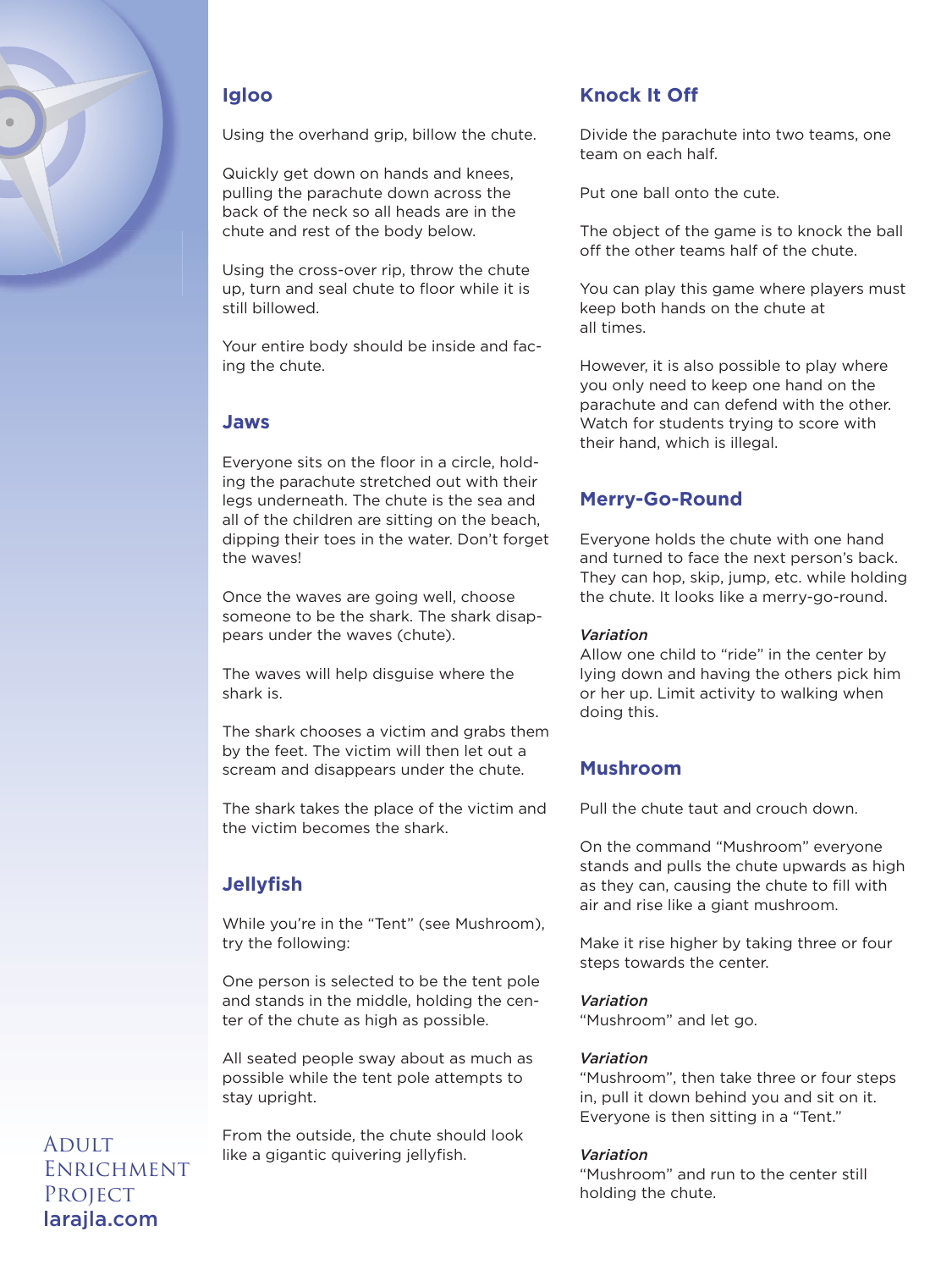

## **Musicless Chairs**

Number the players by threes so you have an equal number evenly spread out.

"Mushroom" the chute, and call out a number. Give a description of who you would like them to act as.

For example, "Mushroom . . . number ones are ballerinas." All number ones would exchange places while acting as ballerinas on the way.

## **Ocean Waves**

Pretend the parachute is the ocean. Let the participants choose which one. The children move in response to the "weather" the caller asks.

"I heard on the weather report this morning that there was a slight breeze over the Atlantic. What would that look like?" The children then respond by moving the chute as a slight breeze . . . small waves.

Other ideas include high winds, snow (make ice by pulling tight), twisters, etc.

#### *Variation*

One child removes shoes and lies in the middle of the chute. Everyone else makes waves. Rotate the child in the middle.

## **One Hand Run**

Each child holds the chute with one hand and extends the other out for balance.

They run in one direction, then change and run in the other.

Play music and start / stop it to indicate direction changes.

You can also blow a whistle, call out "switch", etc.

## **Parachute Move**

Stretch the parachute out on the ground.

One or more children remove their shoes and move on the chute while the others make waves.

Sing a song while doing this.

When the song ends, it is the next group's turn.

## **Parachute Tag**

Lift the parachute high overhead.

Call one child's name and have her run to the other side before the parachute comes down and tags her.

Of course, you may choose to skip, hop, twirl, crawl, etc.

#### *Variation*

Before creating the "tent," choose one girl to be "it." Once the tent is created, this girl must get up and run to another spot on the parachute's edge inside the "tent."

Once there, she tags another girl and takes her spot. The second girl runs and tags a third girl.

The object of the game is to see how many people can be tagged and make it across the inside of the parachute before the parachute deflates and falls on them.

## **Poisonous Snake**

Place four to six pieces of yarn or soft rope on the chute.

Shake the chute to make the "snakes" move.

Anyone touched by a "snake" is bitten.

Keep track of who is bitten. The one who is bitten the least is the winner.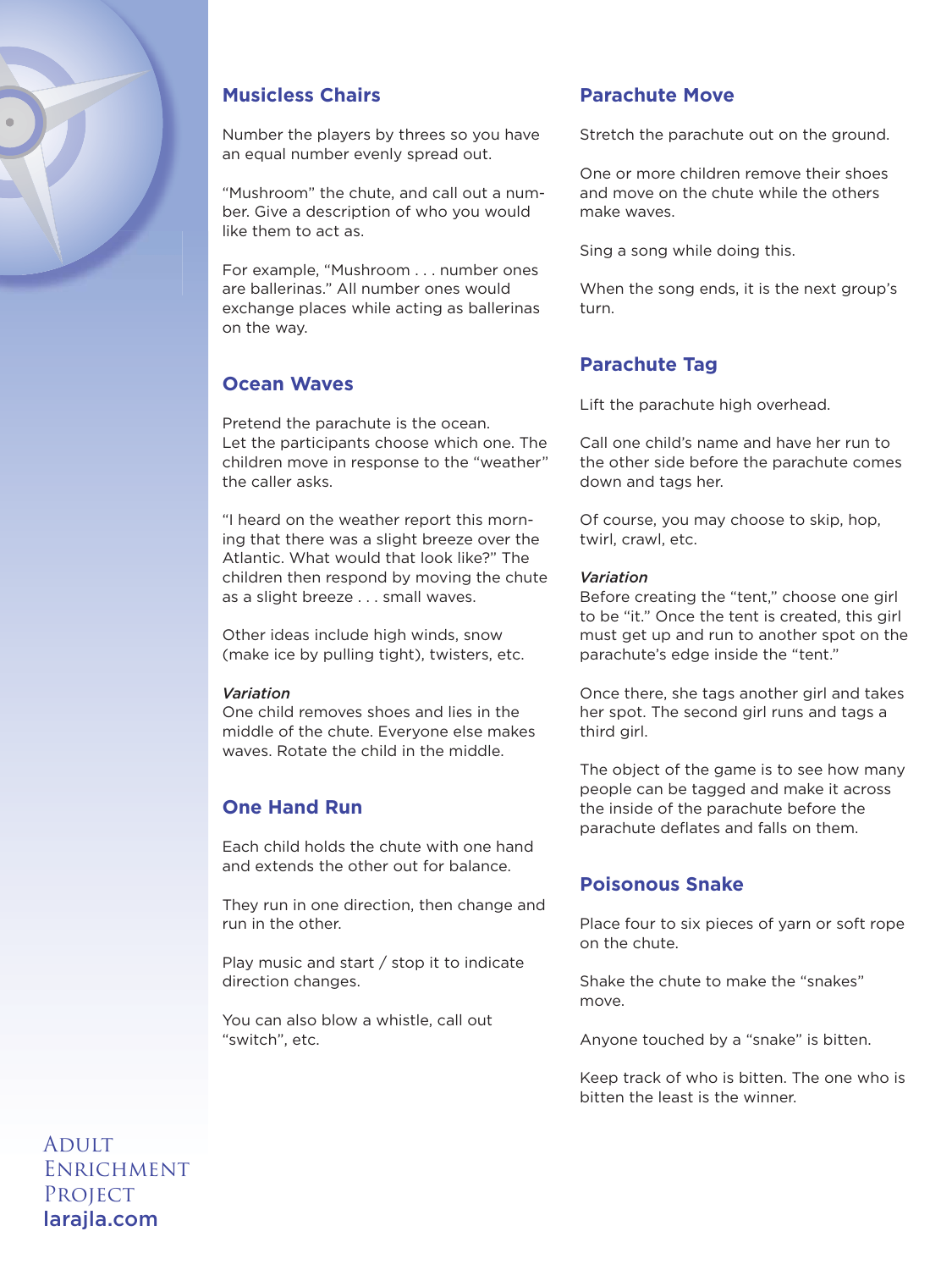

### **Pompoms**

Put pompoms in the middle of the parachute and try to get them into the center hole.

You could have teams with different colors and count how many they get in.

## **Popcorn**

Using four or five balls of different colors, count off by numbers and give a point to the team whose ball first rolls down the hole.

#### *Variation*

Using a large variety of balls, see how quickly they can be bounced off without letting go of the chute.

#### *Variation*

Place a number of balls, bean bags, etc. in the center. Bounce them, but don't let them fall off.

## **Rollerball**

Keep the chute taut. Place a large ball near the edge. Try to make the ball roll around the edge of the chute. Start with a smaller ball and move up in size to increase difficulty.

The person with the ball in front of them starts it rolling. Each person lowers the edge as it comes to them and raises it as the ball passes to keep the momentum. When the players can do this, it creates a wave which pushes the ball in a smooth, steady circle. This game encourages concentration and cooperation.

Once the players master this, attempt to go faster or reverse the direction.

### **See-Saw**

All the children sit and hold their parachute handle.

The children then work cooperatively to pull the parachute in a see-saw motion.

## **Sharks and Lifeguards**

All children sit on the floor in a big circle holding the parachute in the hands with their legs tucked under the parachute.

Two lifeguards patrol the outside of the circle and two sharks go under the parachute. The sharks have to try and pull people under the parachute, to do this they take hold of the child legs and pull.

The lifeguards have to try and stop this happening by saving the children that are being pulled under by taking their hands and pulling them back out.

Safety for this game, when the sharks touch the children's legs to pull them under the children need to lie back so that they do not bump their heads when the sharks pull.

When the lifeguard starts to pull the shark must let go – to avoid a tug-o-war!

Numbers can depend on size of class / parachute.

## **Shoe Shuffle**

Number around the circle 1 to 6.

All of one number removes a shoe and throws it under the parachute.

On a count of three the parachute is lifted, mushroomed up on the third lift.

Those missing a shoe go into the middle, retrieve their shoe and get back to their place before the chute comes down.